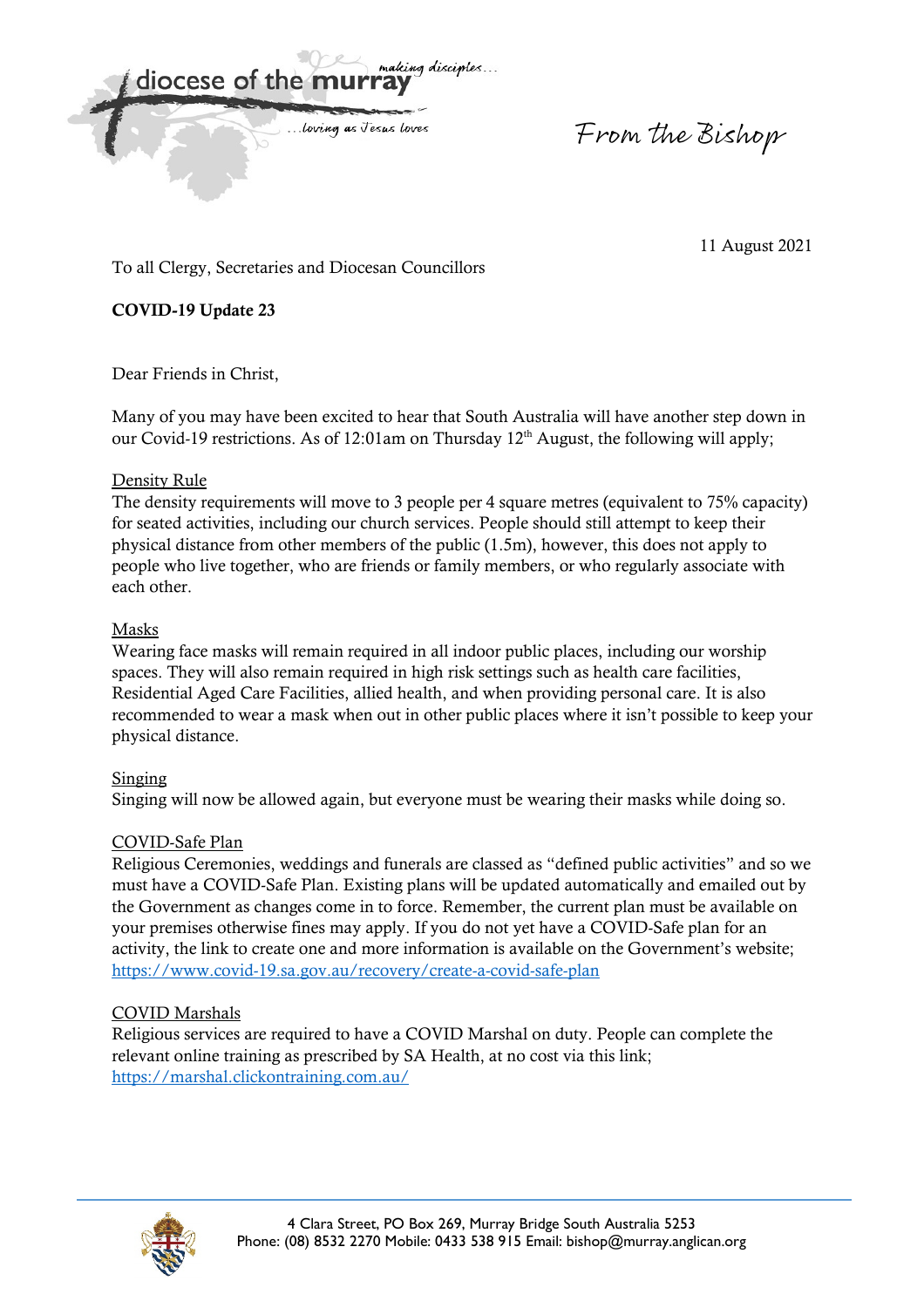### COVID SAfe Check-in and Contact Tracing

The COVID SAfe Check-in was introduced to enhance contact tracing and a unique QR code is issued as part of your COVID-Safe Plan. The QR code needs to be printed and displayed prominently so that when people arrive at a venue, they can check in by scanning the QR code using their smart phone through the mySA Gov app. Remember that this applies for worship spaces, halls and/or op-shops. If people don't have the app they can use their smart phone camera and a secure web form will open to check in.

If people don't have a smart phone then paper recording can still be used as a back-up. Continue to note the date and time of the activity along with the person's name and contact details. All paper Contract Tracing Records must still be kept in a secure location after the occasion that they have been obtained. They should then be destroyed after 30 days – not simply put in the bin. Remember that it is important to encourage all who attend our premises to check-in. Asides from the fines that can be issued for not complying, if someone tests positive to Covid-19, the COVID SAfe Check-In enables SA Health to quickly contact others who may have been exposed to the virus and help to stop the spread.

#### Weddings and Funerals

The maximum attendance permitted at a wedding or funeral is 50 people. Masks should be worn if held in an indoor public place, with the exception of the bridal party during the ceremony.

### Aged Care Facilities

Restrictions on visitors to Aged Care facilities may vary from site to site so please check with the facility before making any pastoral visits. Masks will be mandatory as noted above.

#### Op-shops and Soup Kitchens

Our Op-shops and soup kitchens are permitted to open. Please note that the 1 person per 2 square metres rule still applies within Op-shops (retail). Soup Kitchens may have 3 people per 4 square metres providing that everyone is seated for the consumption of food and beverages. Everyone will need to check in and wear a mask as per the directions, unless they are eating as above.

#### Holy Communion

The sharing of utensils, i.e. the common cup, is NOT permitted to be shared by anyone at this time.

# Passing of the Peace

There should be NO passing of the peace during the service. The phrase, "the Lord be with you" should simply be responded to with "and also with you." Similarly, any greeters/welcomers should not be shaking hands when people arrive, and neither should the Priest at the conclusion of the service.

# The Collection

Taking a collection during a service is fine but the plate should not be passed from person to person. If possible, the plate should be available for people to use on their way into or out of the service. People counting money should use gloves and ensure that they wash their hands. Continue to encourage people to give electronically where they are able.